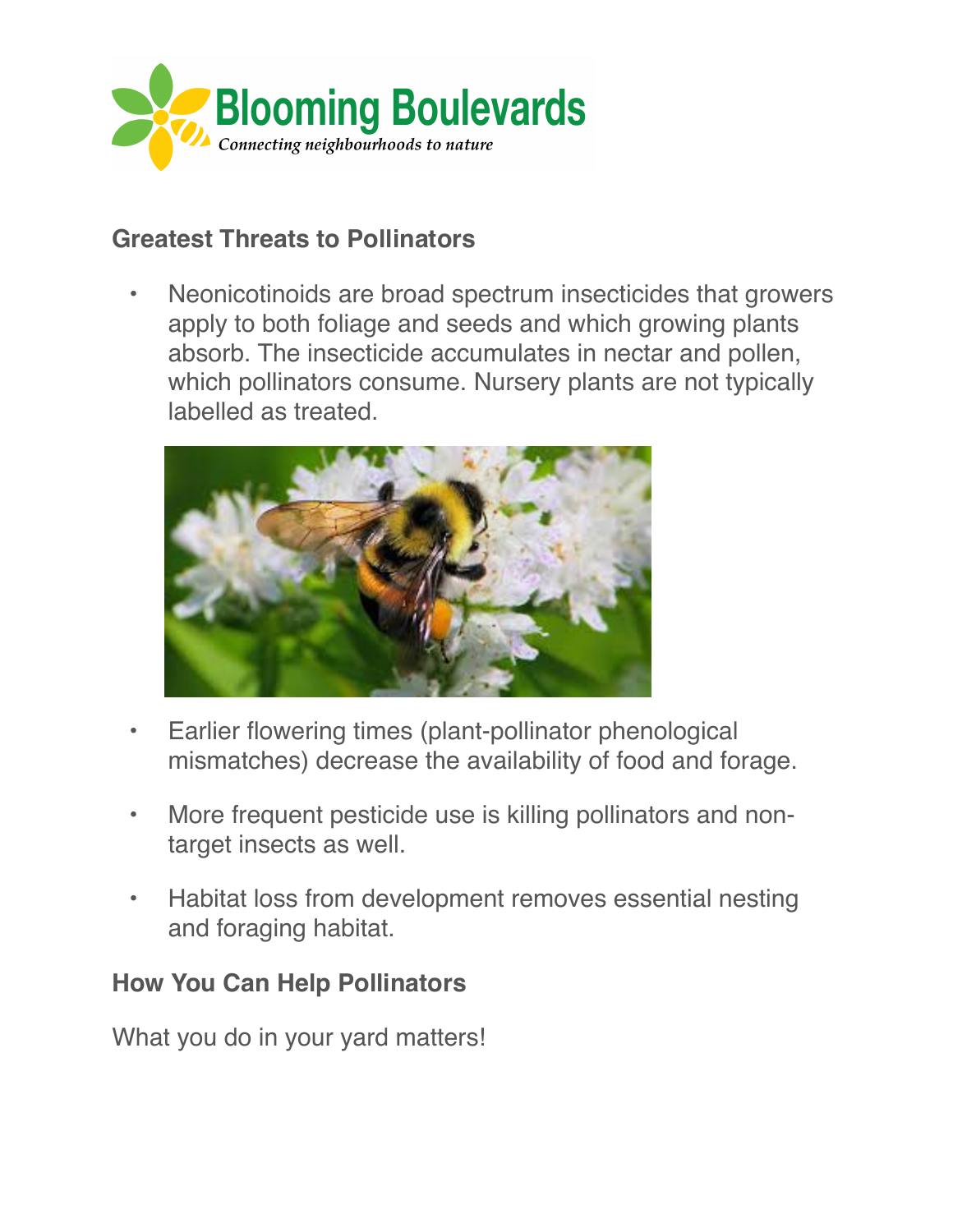

- **1. Stop mowing** part of your lawn and create a natural meadow.
- **2. Plant native flowers, shrubs and trees** to provide food for wild bees, butterflies and other pollinators. Ask your nursery for neonicotinoid-free plants; neonic chemicals are systemic, and can poison or kill pollinators when they feed on flowers
- **3. Avoid pesticides** and other lawn chemicals that kill pollinators.



If you want to do more, best-selling author and scientist Doug Tallamy advises:

**1. Reduce lawn by half**. If every homeowner did this in the United States, Dr. Tallamy says this 20-million acre Homegrown National Park would be larger than all of